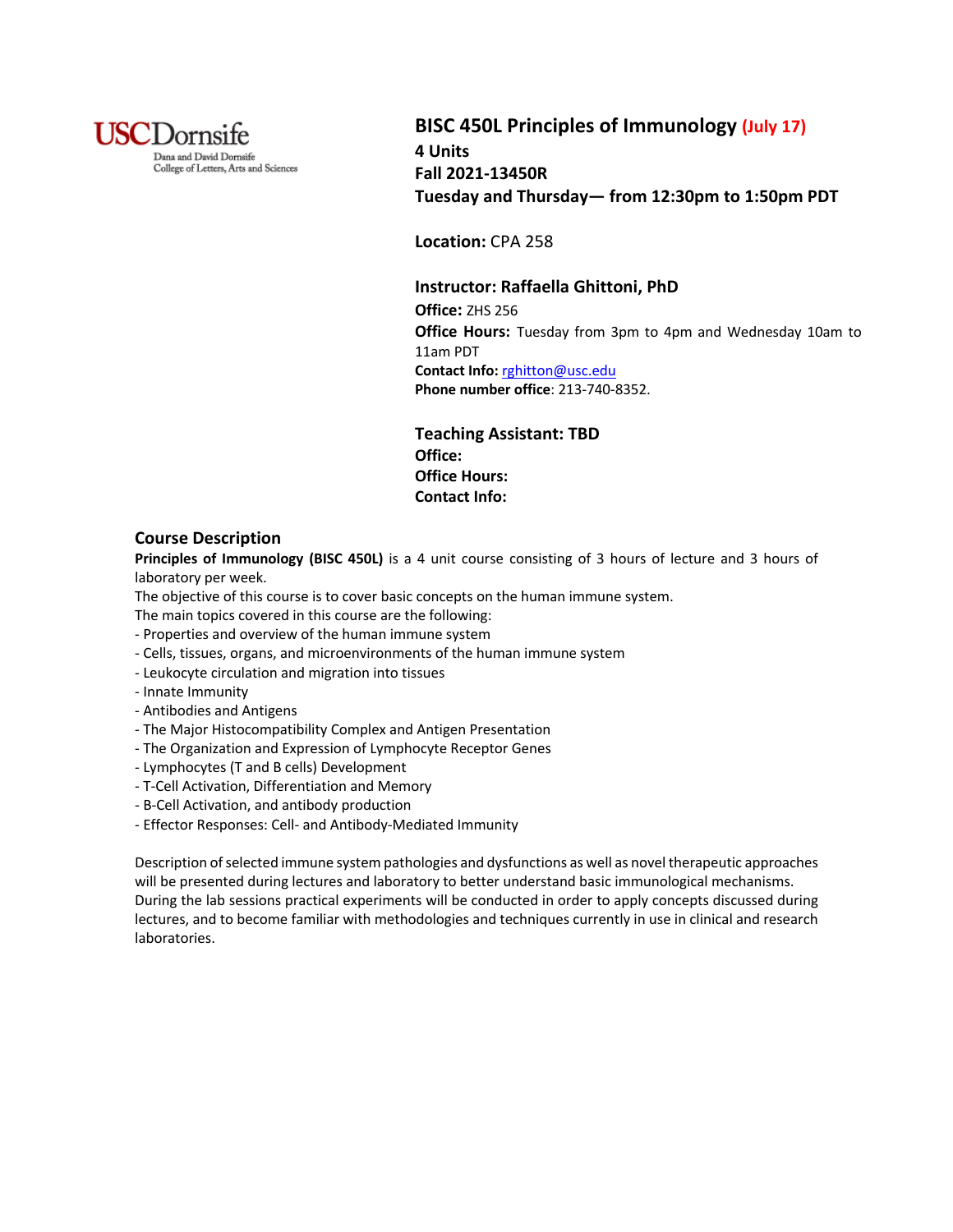# **Learning Objectives**

- Students will acquire knowledge of the components of the human immune system.
- Students will understand basic concepts of the human immune system functioning.
- Students will become familiar with most common immune system dysfunctions and pathologies.
- Students will be able to acquire basic knowledge of novel therapeutic approaches related to innate or acquired immune system dysfunctions.
- Students will conduct experiments using laboratory techniques and methods to apply concepts presented in lectures.
- Students will develop the ability to analyze, present and critically discuss results of their experiments both in individual and teamwork activities

**Prerequisite(s):** Prerequisite for this course is **BISC 220** or **BISC 221.**

# **Course Notes**

### **Online Course Materials:**

Supplemental course materials and announcements will be posted on the Blackboard website. Your USC email username and password will allow you to access the secure site: https://blackboard.usc.edu (if you have trouble with Blackboard, please contact blackboard@usc.edu)

Students are responsible for checking additional postings and announcements on Blackboard website on a weekly basis.

#### **Please see separate additionally Laboratory Syllabus and Schedule posted on Blackboard.**

Syllabi may slightly change during the semester.

#### **Email Communication:**

To ensure privacy, only student's USC email accounts may be used for email communications. Students are responsible for understanding the content of email messages that the instructor sends to their USC accounts. Therefore, each student must check their USC email regularly and make sure their account is not over quota, so new messages can be received.

#### **Understanding and Avoiding Plagiarism Modules**

All students must complete the Understanding and Avoiding Plagiarism Modules 1 & 2 which can be found in the following links (https://libraries.usc.edu/tutorial/understanding-and-avoiding-plagiarismmodule-1-whatplagiarism-what-citation; https://libraries.usc.edu/tutorial/understanding-and-avoidingplagiarism-module-2-citing-avoid-plagiarism). This assignment will be posted under the COURSE Blackboard site. Complete both tutorials to earn your certificates which can be printed as pdf files and uploaded as completion of your assignment. You must have this assignment turned in before **9 am on Friday, Oct 29, 2021.** This assignment is not worth any points but a penalty of  $\frac{1}{2}$  pt per day will be applied for certificates received after the due date. This can add up to a 10 pt deduction by the end of the semester.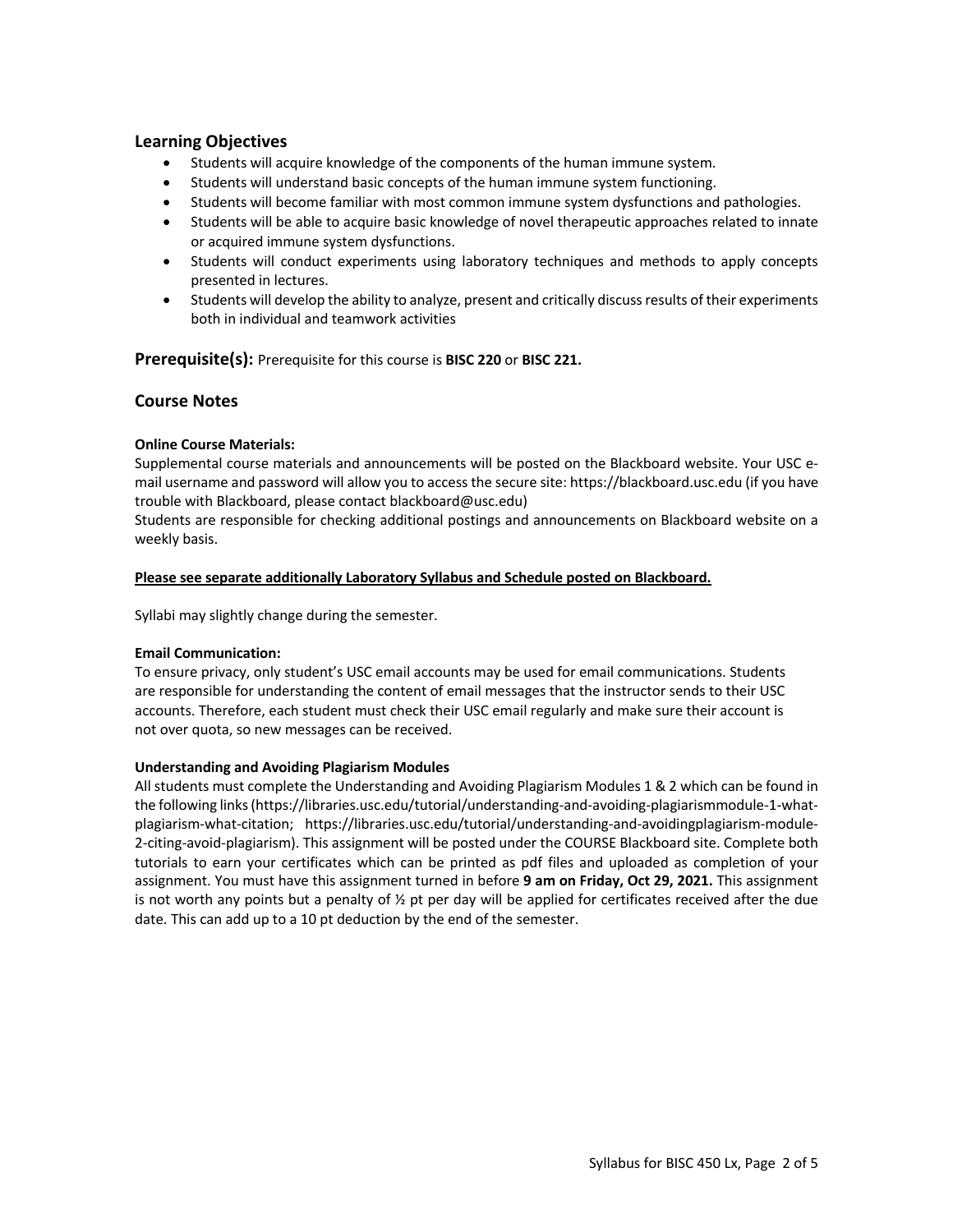# **Required Readings and Supplementary Materials**

**Lecture textbook (mandatory):** Cellular and Molecular Immunology, **10th edition**. Abbas A.K., Lichtman A.H., Pillai S. Elsevier.

**Recommended textbook (not mandatory):** Robbins Basic Pathology 10th edition. Kumar V., Abbas A.K., Aster J.C. Elsevier

**!!!!!!!PLEASE NOTE:** Full-text electronic copies of both textbooks are available free of charge accessing the USC Norris Medical Library website:

- 1) Go to this website https://libraries.usc.edu/
- 2) On the top of the page click on "Libraries"
- 3) Select "Norris Medical Library"
- 4) Scroll down and on the "Popular Resources" list click on "ClinicalKey"
- 5) Search for "Books" and enter the title of our Textbook " Cellular and Molecular Immunology" 10<sup>th</sup>
- 6) Click on the book image and you should be able to get the e textbook index

**Laboratory:** Lab Manual will be posted on Blackboard

### **Description and Assessment of Assignments**

**Exams.** There are two midterm exams during the semester and 1 Final exam. Exams are 60 minutes long and consist of multiple choice, short answer, matching or fill-in-the-blank questions. Exams are NOT open book nor open notes. A student is not allowed to start an exam after the first student has left ANY exam room.

#### **Grading Timeline**

Grades for Midterm Exams will be posted within one calendar week following the exam date.

#### **Exams Policies**

**Missed exams. There are no makeup exams in the course.** If a student misses an exam due to a true emergency, official written documentation (what you feel is appropriate to demonstrate a legitimate reason for missing said exam) should be submitted to the course instructor, Dr. Ghittoni **within two (2) days of the missed exam**. Students will only be excused for ONE exam with a valid excuse. If it is a medical excuse, you must also state in writing (a) the doctor's name and phone number and (b), a signed statement authorizing us to discuss with the doctor whether you were too ill to take the exam. (Note that neither you nor the physician need to tell us the nature of your illness.) Your physician has to be licensed to practice medicine by the State of California (www.medbd.ca.gov) and that it's considered unethical and unwise for a physician to provide medical care for a family member. We will contact the doctor and decide whether you have a valid excuse. If you do, the instructors may, at their discretion, permit the use of the student's performance on other exams in determining the missed exam grade. If your excuse is judged not to be valid, or you do not provide it within the allotted time, you will receive a score of zero for the missed exam.

**Please note:** the Student Health Center has changed their medical excuse policy. The Student Health Center will no longer provide: 1) class excuse notes for illness, 2) clinical appointments for class excuse, and 3) authentication of outside physician certificates. The Absence of Class - Self Verification Form provided by the Student Health Center is insufficient documentation for our purposes.

**Re-grades of exam questions.** After they have been graded, you will be able to view your corrected exams on Blackboard. If you feel an error was made in the grading of your exam, you must submit a Regrade Request Form in which you have thoroughly explained (typewritten) why you think your answer deserves more credit, as an e-mail attachment to your TA within 1 week of the time the corrected exams were made available to the entire class. The entire answer will be re-graded, not just the part you think deserves more credit. Your score may increase or decrease as a result of a re-grade.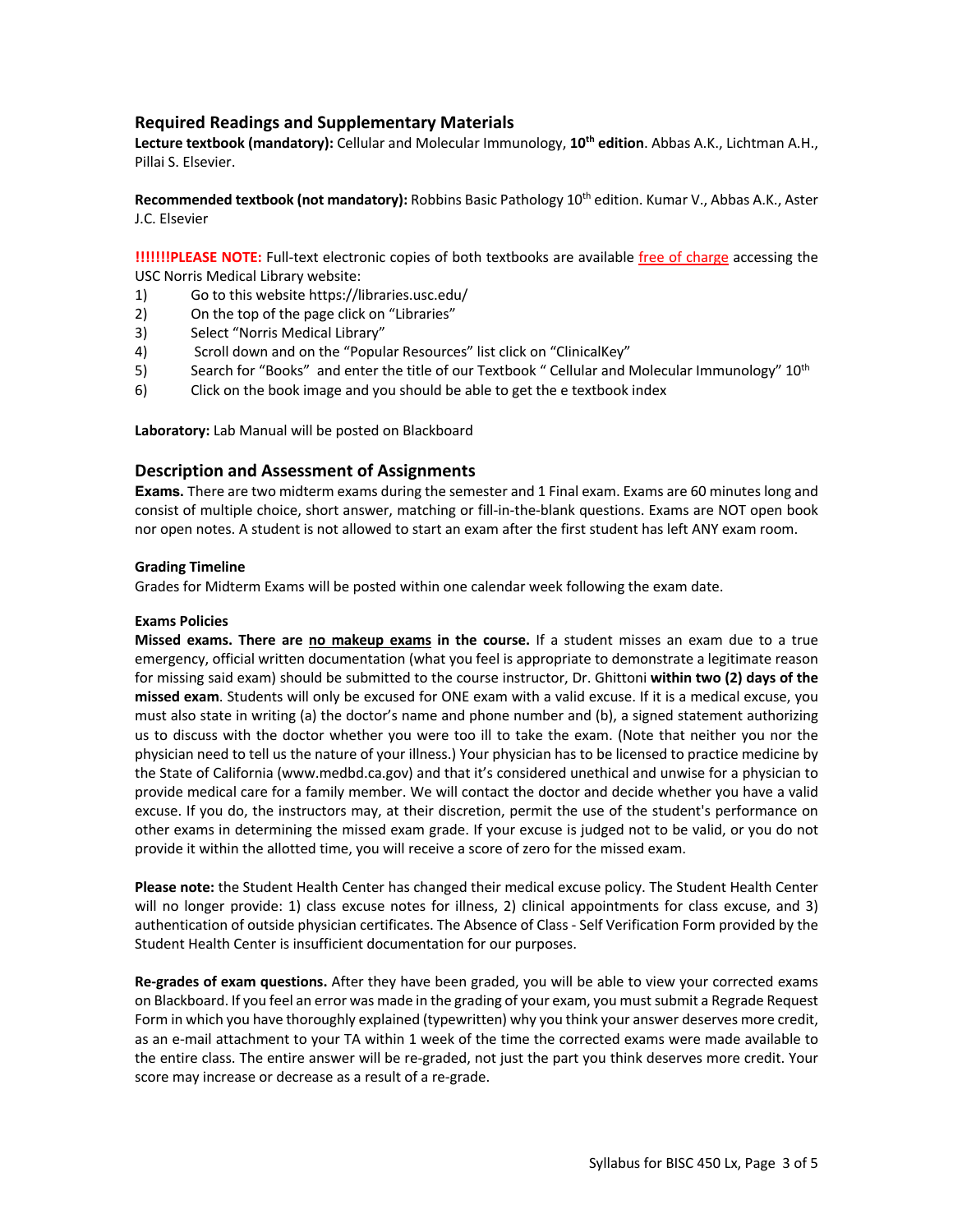# **Grading Breakdown**

The course grade will be based upon 400 possible points:

#### *Grade determination and final examination details*

Tests and final exams are marked on a numerical basis (max total 400 points) and then converted to letter grades.

All scores (lecture and lab) are posted in your GRADEBOOK unless noted**.** If you notice a mistake or missing score(s) in the gradebook, it is the student's responsibility to notify the TA or course instructor as soon as possible. Please remember that (1) the course mean given on Blackboard is also NOT authoritative, and (2) that

only the total number of points earned determines your course grade. The course instructor will be glad to discuss your performance, and your possible grades, at any time throughout the course.

| <b>Assignment</b>      | <b>Points</b> | % of Grade |
|------------------------|---------------|------------|
| Midterm I              | 100           | 25         |
| Midterm II             | 100           | 25         |
| <b>Final Exam</b>      | 100           | 25         |
| Laboratory Assignments | 100           | 25         |
|                        |               |            |
|                        |               |            |
| <b>TOTAL</b>           | 400           | 100        |
| <b>TOTAL</b>           |               |            |

### **Grading Scale**

Course final grades will be determined using the following scale

- A 95-100 A- 90-94 B+ 87-89 B 83-86 B- 80-82 C+ 77-79 C 73-76 C- 70-72 D+ 67-69 D 63-66
- D- 60-62

F 59 and below

## **Additional Policies**

#### *Course Policies:*

1) Exam dates are firm. There are no makeup exams in the course. Performance on the final may be prorated to substitute for a missing midterm exam, if an excuse considered valid by faculty is presented in a timely fashion. An acceptable written excuse or documentation must be provided to the faculty. The final exam will be administered only on the date and time set by the University.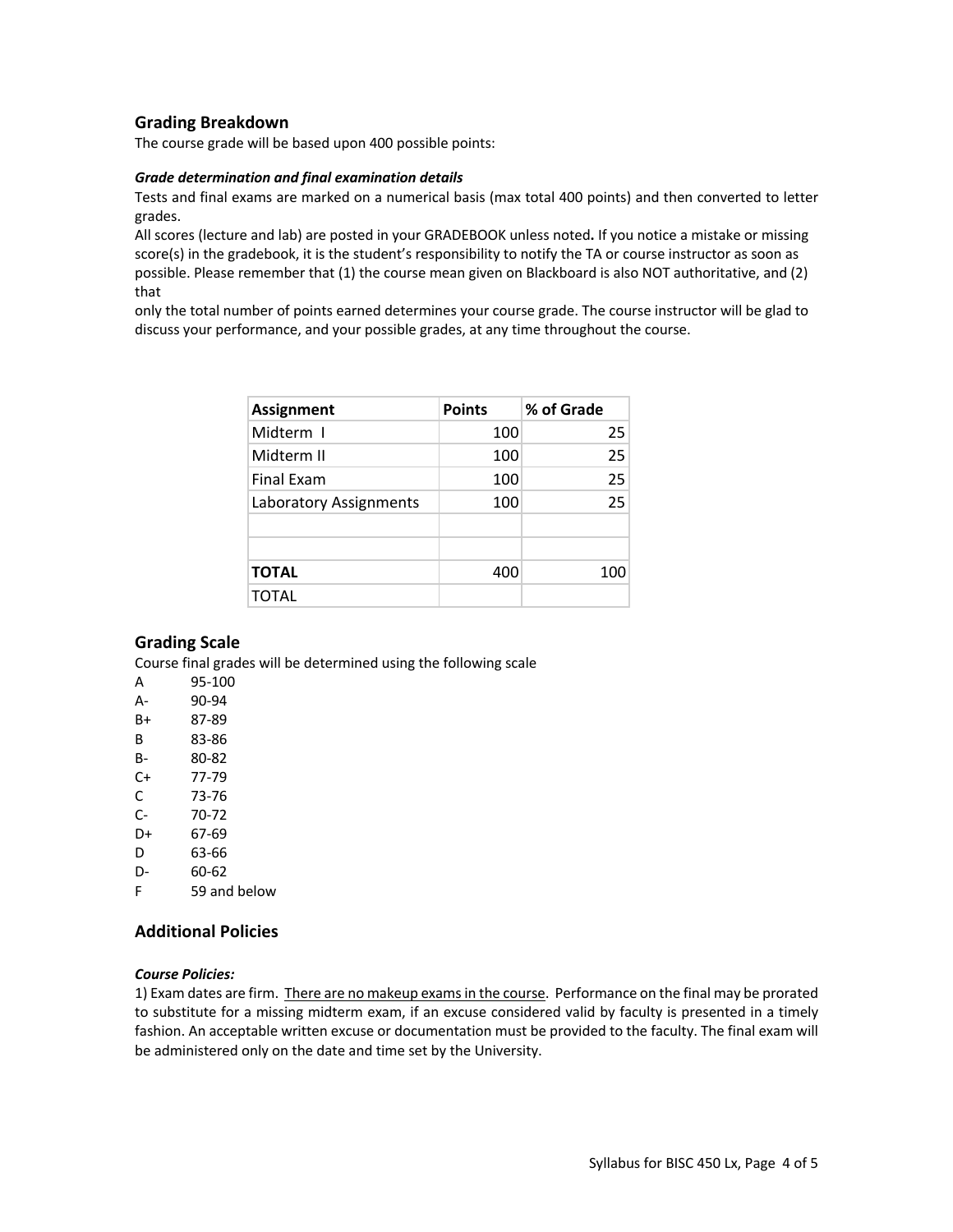2). Midterm exams will be returned to students by the professor during lectures. The TA will return lab tests to students during lab section. The final examination will not be returned but will be retained for one semester by the faculty.

3) Regrades: If you think an answer you have provided was graded incorrectly or if there is an arithmetic error, you may seek a regrade. You must provide a written explanation of why you think your answer was graded incorrectly. Regrade requests are to be submitted to your TA. If a regrade is agreed upon, then the ENTIRE EXAMINATION may be subject to a regrade. Your grade may therefore go up, go down, or remain the same. Regrade requests must be received within one week of when the exam key is posted for midterms, or by the second week of classes the following semester for the final exam.

4) No special assignments for extra credit are permitted.

5) The use of technology in the classroom is STRICTLY limited to course activities. Penalties will be applied to students for any infraction (smartphone and smartwatches included).

6) Academic integrity policies of the University will be strictly followed. Infractions can result in severe penalties. There may be assigned seating for exams. No student may be admitted to an exam after the first student has left the exam.

Statement on academic integrity: USC seeks to maintain an optimal learning environment. General principles of academic honesty include the concept of respect for the intellectual property of others, the expectation that individual work will be submitted unless otherwise allowed by an instructor, and the obligations both to protect one's own academic work from misuse by others as well as to avoid using another's work as one's own. All students are expected to understand and abide by these principles. Scampus, the Student Guidebook, contains the Student Conduct Code in Section 11.00, while the recommended sanctions are located in Appendix A: http://www.usc.edu/dept/publications/SCAMPUS/gov/. Students will be referred to the Office of Student Judicial Affairs and Community Standards for further review, should there be any suspicion of academic dishonesty. The Review process can be found at: http://www.usc.edu/studentaffairs/SJACS/.

7) Any student requesting academic accommodations based on a disability is required to register with Disability Services and Programs (DSP) each semester. A letter of verification for approved accommodations can be obtained from DSP. Please be sure the letter is delivered to the professor as early in the semester as possible. DSP is located in STU 301 and is open 8:30 AM – 5:00 PM, Monday thru Friday, Phone number: 213- 740-0776.

8) It may be necessary to make adjustments to the syllabus during the semester. Check the course website or class announcements on Blackboard for updates. **Exam dates will not be changed.**

9) Any questions or concerns regarding these policies should be addressed to the course instructor.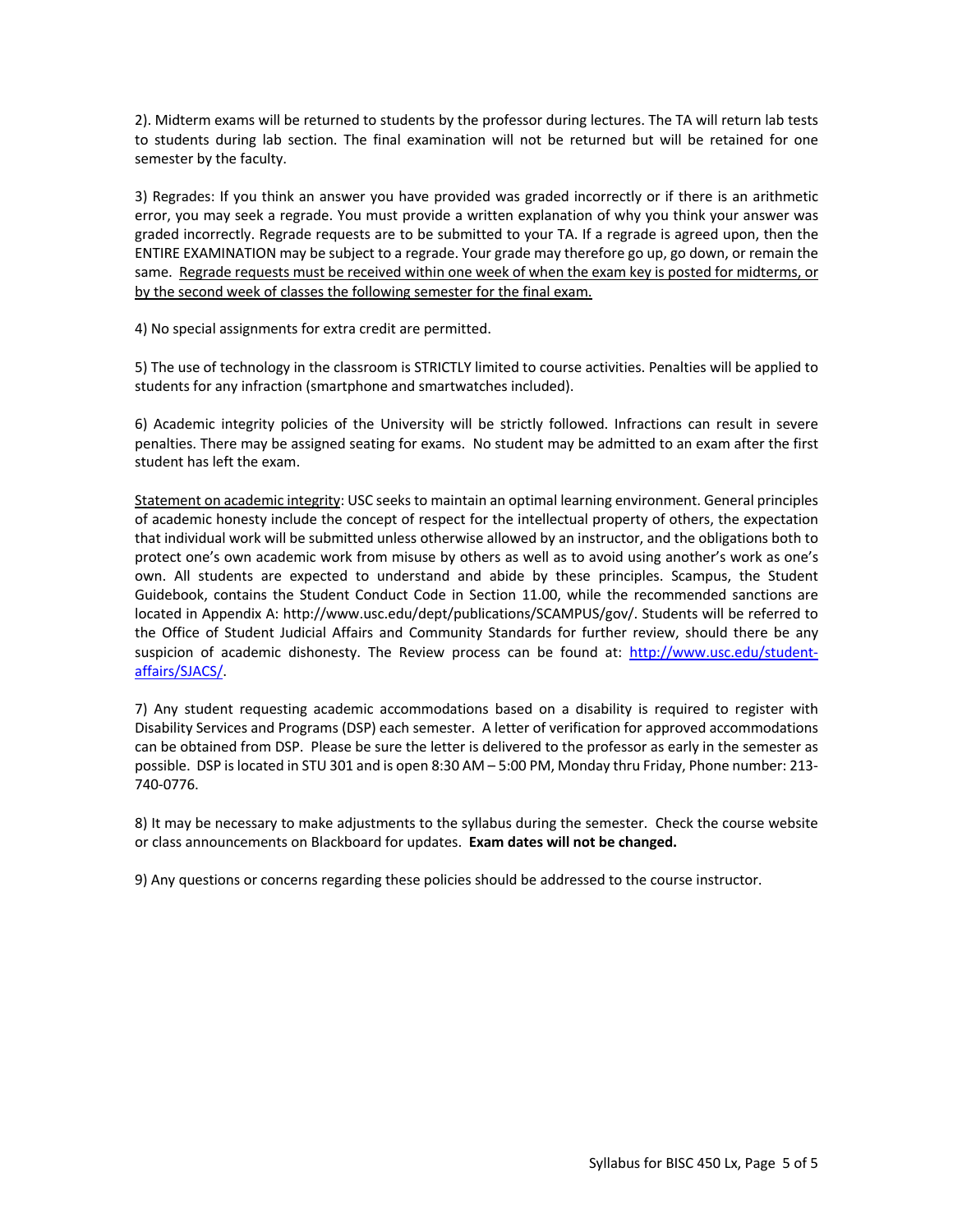| <b>Weeks</b>     | Date                                                                                                                                                                      | <b>Topics Covered</b>                                                                                                                                       | <b>Reading</b><br>assignment |
|------------------|---------------------------------------------------------------------------------------------------------------------------------------------------------------------------|-------------------------------------------------------------------------------------------------------------------------------------------------------------|------------------------------|
|                  |                                                                                                                                                                           | Course Introduction - Properties and Overview of the Immune Responses                                                                                       | Chapter 1                    |
| 24-Aug<br>Week 1 |                                                                                                                                                                           |                                                                                                                                                             | Chapter 2                    |
| 26-Aug           |                                                                                                                                                                           | Cells, Tissues, Organs, and Microenvironments of the Immune System (part I)<br>Cells, Tissues, Organs, and Microenvironments of the Immune System (part II) | Chapter 2                    |
| 31-Aug<br>Week 2 |                                                                                                                                                                           |                                                                                                                                                             | Chapter 3                    |
|                  | 2-Sep                                                                                                                                                                     | Leukocyte circulation and migration into tissues (part I)                                                                                                   |                              |
| Week 3           | Leukocyte circulation and migration into tissues (part II)<br>7-Sep<br>9-Sep                                                                                              |                                                                                                                                                             | Chapter 3                    |
|                  |                                                                                                                                                                           | Innate Immunity (part I)                                                                                                                                    | Chapter 4                    |
| Week 4           | 14-Sep                                                                                                                                                                    | Innate Immunity (part II)                                                                                                                                   | Chapter 4<br>Chapter 4       |
|                  | 16-Sep                                                                                                                                                                    | Innate Immunity (part III)                                                                                                                                  |                              |
| Week 5           | Midterm I<br>21-Sep                                                                                                                                                       |                                                                                                                                                             | Ch. 1-4                      |
| 23-Sep           |                                                                                                                                                                           | Antibodies and Antigens (part I)                                                                                                                            | Chapter 5                    |
| Week 6           | 28-Sep<br>Antibodies and Antigens (part II)                                                                                                                               |                                                                                                                                                             | Chapter 5                    |
| 30-Sep           |                                                                                                                                                                           | Antigen Presentation to T lymphocytes                                                                                                                       | Chapter 6                    |
| 5-Oct<br>Week 7  |                                                                                                                                                                           | Functions of Major Histocompatibility Complex Molecules                                                                                                     | Chapter 6                    |
|                  | 7-Oct<br>Immune receptor and Signal Transduction (part I)                                                                                                                 |                                                                                                                                                             | Chapter 7                    |
| Week 8           | Immune receptor and Signal Transduction (part II)<br>12-Oct<br><b>14-Oct</b><br><b>Fall recess</b>                                                                        |                                                                                                                                                             | Chapter 7                    |
|                  |                                                                                                                                                                           |                                                                                                                                                             |                              |
| Week 9           | Immune receptor and Signal Transduction (part III)<br>19-Oct                                                                                                              |                                                                                                                                                             | Chapter 7                    |
|                  | $21-Oct$                                                                                                                                                                  | Lymphocyte Development and Antigen Receptor Gene Rearrengement (part I)                                                                                     |                              |
| Week 10          | Lymphocyte Development and Antigen Receptor Gene Rearrengement (part II)<br>26-Oct<br>28-Oct<br>Lymphocyte Development and Antigen Receptor Gene Rearrengement (part III) |                                                                                                                                                             | Chapter 8                    |
|                  |                                                                                                                                                                           |                                                                                                                                                             | Chapter 8                    |
| Week 11          | 2-Nov                                                                                                                                                                     | Midterm II                                                                                                                                                  | Ch 5-8                       |
|                  | 4-Nov                                                                                                                                                                     | Activation of T Lymphocytes                                                                                                                                 | Chapter 9                    |
| Week 12          | 9-Nov                                                                                                                                                                     | Differentiation and Function of CD4+ Effector T cells (part I)                                                                                              | Chapter 10                   |
|                  | 11-Nov                                                                                                                                                                    | Differentiation and Function of CD4+ Effector T cells (part II)                                                                                             | Chapter 10                   |
| Week 13          | 16-Nov                                                                                                                                                                    | Differentiation and Function of CD8+ Effector T cells                                                                                                       | Chapter 11                   |
|                  | 18-Nov                                                                                                                                                                    | B Cell Activation and Antibody Production (part I)                                                                                                          | Chapter 12                   |
| Week 14          | 23-Nov                                                                                                                                                                    | B Cell Activation and Antibody Production (part II)                                                                                                         | Chapter 12                   |
|                  | 25-Nov                                                                                                                                                                    | <b>Thanksgiving recess</b>                                                                                                                                  |                              |
|                  | 30-Nov                                                                                                                                                                    | Effector Mechanisms of Humoral Immunity (part I)                                                                                                            | Chapter 13                   |
| Week 15          | 2-Dec                                                                                                                                                                     | Effector Mechanisms of Humoral Immunity (part II)                                                                                                           | Chapter 13                   |
|                  | 14-Dec                                                                                                                                                                    |                                                                                                                                                             |                              |
| <b>FINAL</b>     | <b>Tuesday</b>                                                                                                                                                            | Final Examination from 11:00 a.m. to 1:00 pm                                                                                                                | Ch. 9-13                     |

# **Course Lectures and Exams Schedule- BISC 450L – Fall 2021**